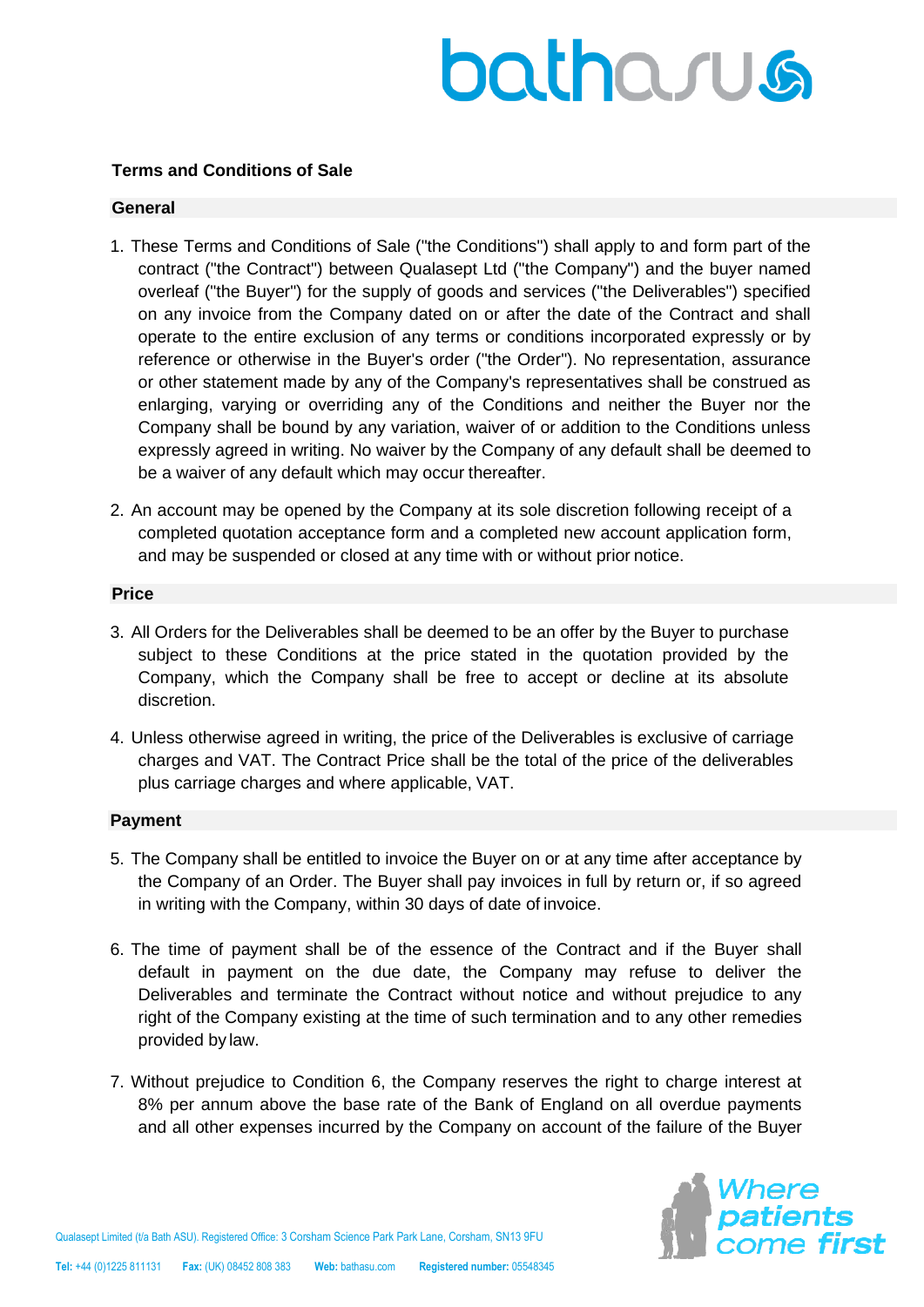# batharus

to pay on the due date. Such interest shall accrue on a daily basis from the due date until the date of actual payment of the overdue amount, whether before or after judgment.

8. If the Buyer disputes any part of an invoice, it will promptly notify the Company, providing reasonable detail, and cooperate reasonably and in good faith to resolve the dispute. The Company reserves the right to issue a new invoice for the undisputed part of that disputed invoice. The new invoice will be payable within the payment period applicable to the original invoice.

# **Delivery**

- 9. The Company's liability for delivery shall be limited to making the Deliverables available in the packing, if any, necessary to enable the Buyer to take delivery of the Deliverables at the place specified in the Order. The Buyer shall be responsible for unloading the Deliverables. If the place of delivery is not specified in the Order the Company's liability for delivery shall be limited to making the Deliverables available at a warehouse of the Company in the United Kingdom.
- 10. Delivery dates are given in good faith but are not guaranteed and the Company shall not be liable for any direct, indirect or consequential loss whatsoever suffered or caused through late delivery or non-delivery. The time of delivery shall not be of the essence of the Contract and the Company shall be at liberty to deliver the Deliverables by instalments.
- 11. The Deliverables shall be deemed to have been delivered to the Buyer in accordance with the Contract and the Buyer shall not be excused payment of the Contract Price when due by reason of any allegation of non-delivery of the Deliverables unless the Buyer shall give notice of any such allegation to the Company addressed to it at 3 Corsham Science Park, Park Ln, Corsham, Wiltshire, SN13 9FU, UK, within two days of receipt by the Buyer of the Company's invoice for the Deliverables. If it is proved to the Company's satisfaction that the Deliverables have not been delivered the Company shall without prejudice to the provision of Condition 9 hereof at its option either make a further delivery of goods in conformity with the Company's invoice for the Deliverables or give the Buyer credit forthe

#### **Deliverables**

12. Following delivery in accordance with clauses 8-10 above, the Buyer shall have seven calendar days in which to check and reject the deliverables due to them being faulty. If no such rejection is received within this time, the Deliverables shall be deemed accepted. As the carriage of Deliverables is at the risk of the Buyer, the Company shall not be liable for any faults in the Deliverables that have been caused by carriage. If in the Company's opinion, Deliverables are faulty due to the Company's fault, it shall, at its option, repair or replace faulty Deliverables or refund their price.

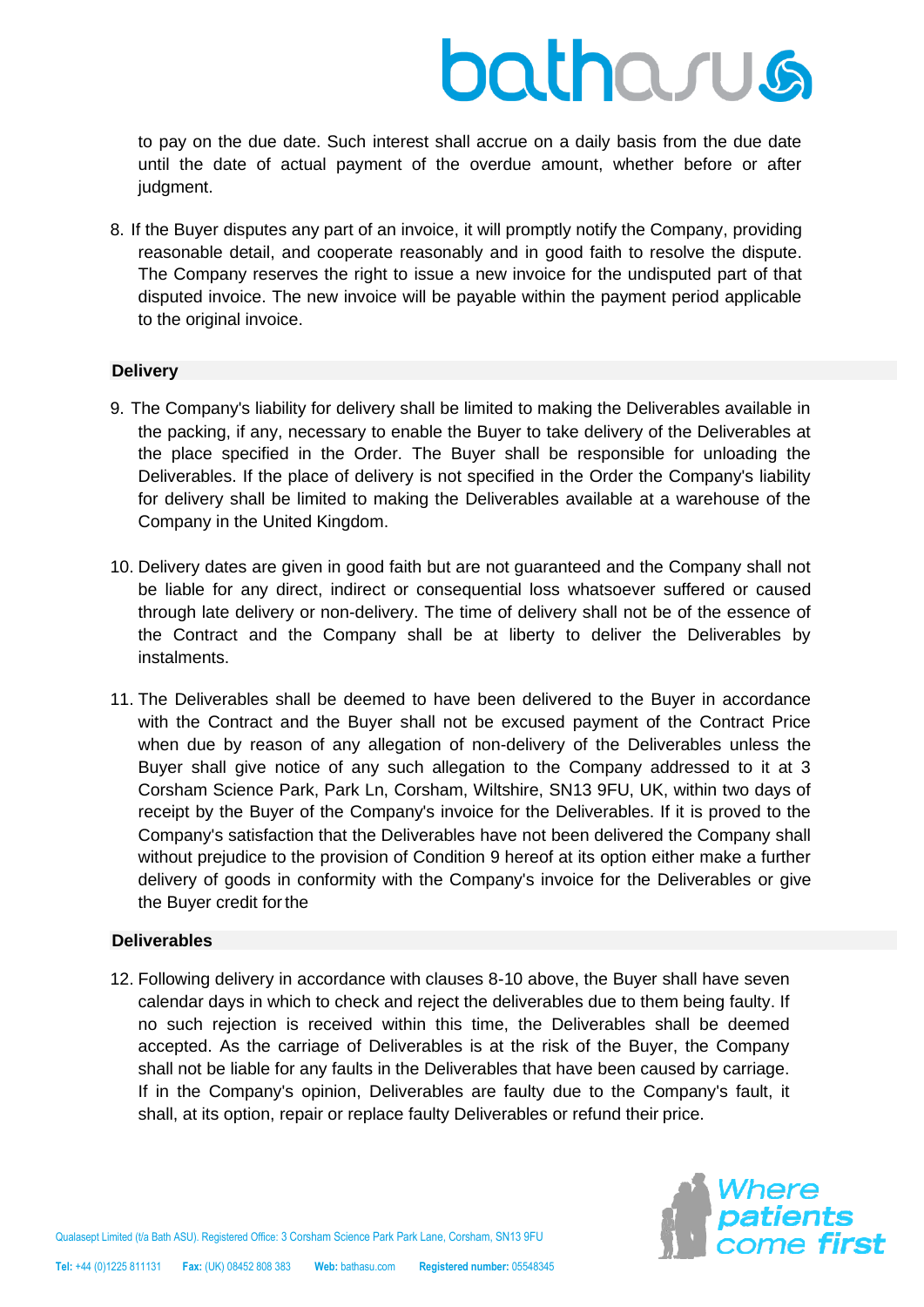# batharus

# **Limitation of Liability**

13. The Company's total liability arising under or in connection with the Contract, whether in tort (including negligence or breach of statutory duty), contract, misrepresentation, restitution or otherwise, shall be limited to the Contract Price. Nothing in these Conditions shall limit or exclude the liability of the Company for death or personal injury resulting from negligence or for fraud or fraudulent misrepresentation.

# **Force Majeure**

14. The Company (or any person acting on its behalf) shall not be liable for any failure to perform its obligations hereunder which is due to an event beyond its control which by its nature could not have been foreseen by the Company (or such person acting on its behalf) or, if it could have been foreseen, was unavoidable and includes, without limitation, acts of God, storms, floods, riots, fires, sabotage, civil commotion or civil unrest, interference by civil or military authorities, acts of war (declared or undeclared) or armed hostilities or other national or international calamity or one or more acts of terrorism or failure of energy sources and no delay in dispatch as a result of any such event shall entitle the Buyer to rescind the Contract. The Company shall be entitled by notice in writing after such event shall have come to its knowledge, to cancel the Contract or any part thereof then unfulfilled and thereupon the Company shall be released from all further liability under the Contract or the part thereof which shall have been cancelled.

# **Title and risk**

15. Title to the Deliverables shall pass to the Buyer on receipt of payment in full. Risk in respect of the Deliverables shall pass to the Buyer on delivery of the Deliverables to the Buyer in accordance with conditions 8, 9 and 10.

#### **Patents, trademarks etc.**

16. The Company shall not be responsible for any infringement or unauthorised use of any patent, trade mark, copyright or other right belonging to a third party and nothing herein contained shall be construed to be a transfer or assignment of any such rights contained in the Deliverables and all such rights are expressly reserved to the Company or such other the true and lawful owner thereof.

#### **Warranty**

- 17. The Buyer warrants to the Company that it is authorised to purchase unlicensed medicinal products ("Specials") from the Company and that the Buyer's employee, officer, agent or any other representative placing an order for such Specials is either:
	- (i) a doctor or dentist requiring the Specials for patients under his or her direct control and responsibility, or
	- (ii) a pharmacist in a hospital, healthcare centre or registered pharmacy, or
	- (iii) a licensed wholesaler permitted to supply any of the above.

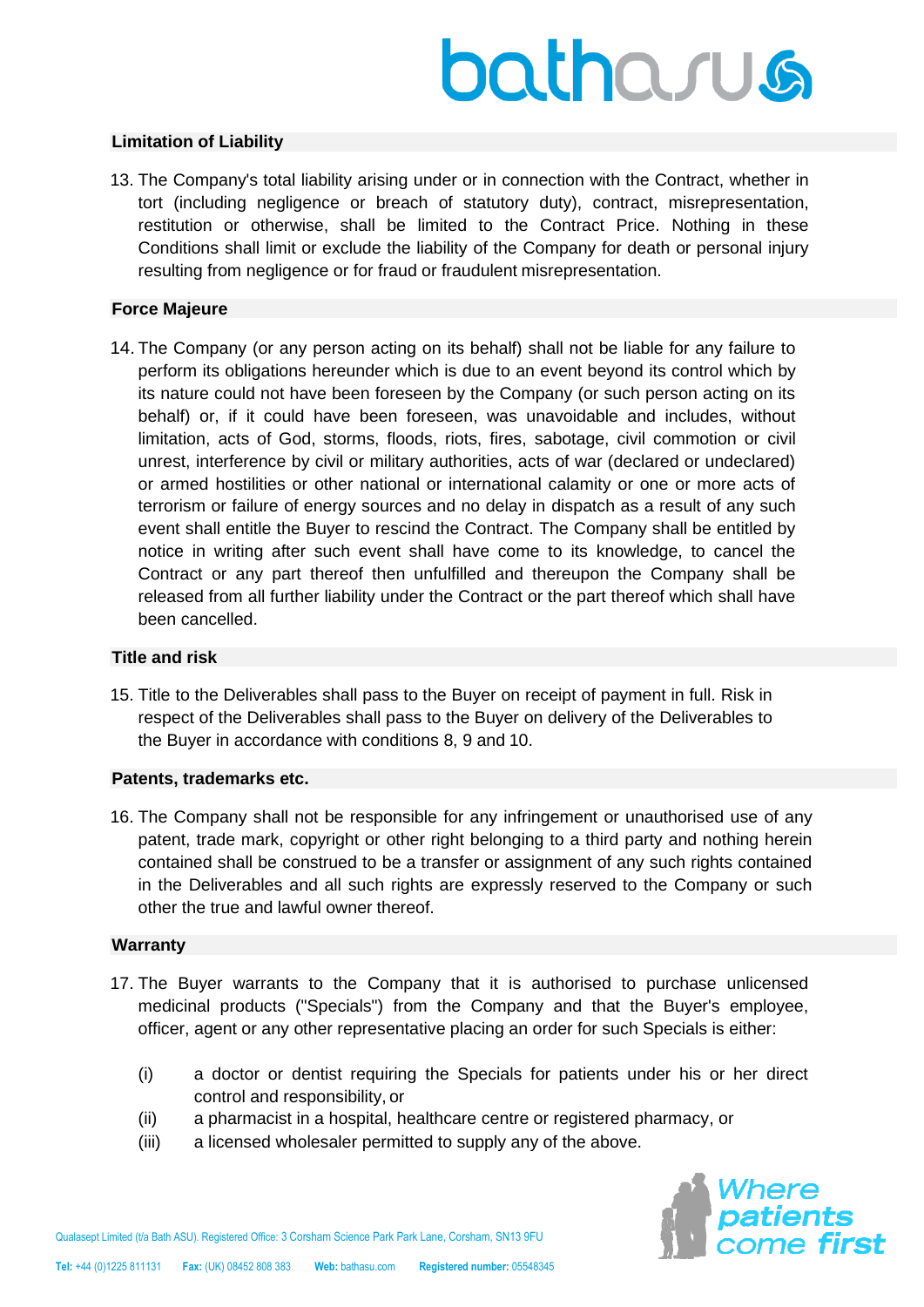

The Company supplies the Specials on the strict understanding that they are not for resale (except in accordance with clause 16 (iii) and shall not be liable in respect of any Specials resold by the Buyer. Buyer further warrants that it is not buying the Specials on behalf of a third party and, other than in relation to 16 (iii), confirms that any resale represents a fundamental breach of these terms and conditions. The Buyer shall indemnify the Company against any liability, claims, loss, damages or costs it incurs as result of the Buyer breaching this condition 16.

#### **Set off**

18. No Claims arising out of or in respect of the Contract or any other contract between the parties shall excuse the payment of the Contract Price when due and no right of set off shall exist in favour of the Buyer.

#### **Delivery by instalments**

19. In the event that the Contract calls for delivery by instalments each instalment shall be deemed to be a separate contract and default by either party with respect to any instalment shall not entitle the other party to cancel this contract with regard to any instalment deliverable save that if the Buyer shall default in payment of the Contract Price or any part thereof on the due date the Company may refuse to make further deliveries and terminate the Contract without notice and without prejudice to any right of the Company under the Contract existing at the time of such termination.

#### **Data Protection and data processing**

- 20. For the purpose of the Contract "Data Protection Legislation" means all applicable data protection and privacy legislation, regulations and guidance including, without limitation the European General Data Protection Regulation (Regulation (EU) 2016/679) as enacted into the laws of the United Kingdom by the Data Protection Act 2018 and any amendment or re- enactment thereof and Data Subject; Controller; Processor; and other words and phrases used in this clause shall have the same meanings as in the Data Protection Legislation unless the context otherwise requires.
- 21. The Buyer and the Company acknowledge that for the purposes of the Data Protection Legislation, the Buyer is the Data Controller and the Company is the Data Processor in respect of any Personal Data.
- 22. The Company shall process the Personal Data only in accordance with the Buyer's instructions from time to time and shall not process the Personal Data for any purposes other than those expressly authorised by the Buyer or as otherwise required by law.
- 23. The Company will take all reasonable steps to (a) ensure the reliability and integrity of any of its personnel who have access to the Personal Data and (b) ensure that they are aware of and comply with the Company's duties concerning Personal Data under the

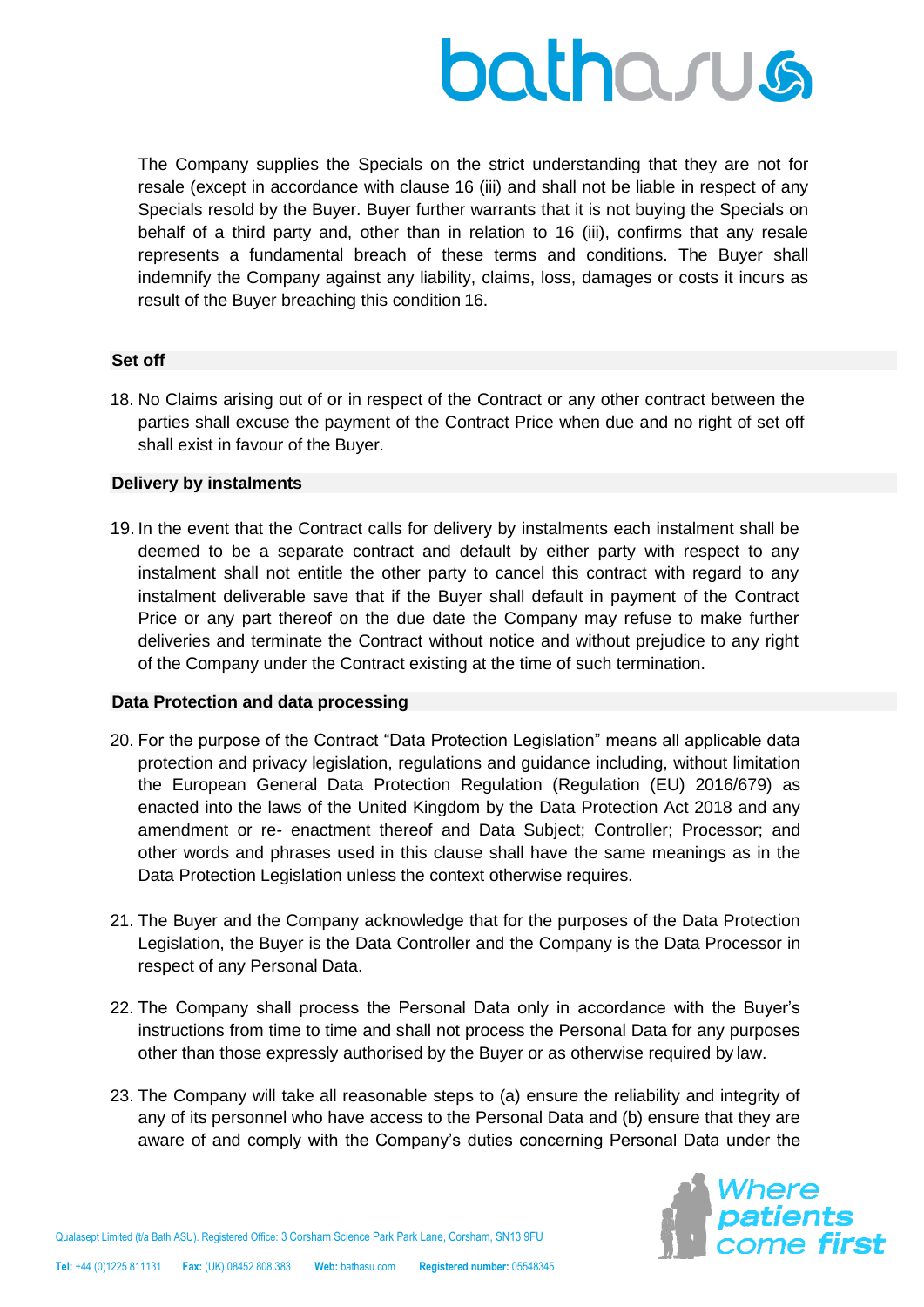

Contract.

- 24. The Company and the Buyer each agree that they will process the Personal Data in compliance with all applicable laws, enactments, regulations, orders, standards and other similar instruments.
- 25. The Company shall ensure that it has in place appropriate technical and organisational measures (Protective Measures) designed to (a) protect against an event that results, or may result, in unauthorised access to Personal Data held by the Company under the Contract and/or actual or potential loss and/or destruction of Personal Data in breach of the Contract, including any Personal Data Breach (a Data Loss Event) having taken account of the nature of the data to be protected; the harm that might result from a Data Loss Event; the state of technological development; and cost of implementing any measures; (b) enable the Company to take appropriate steps should a Data Loss Event occur, and (c) protect the rights of any Data Subject who has been or may be affected by any Data Loss Event which occurs.

# **Cancellation of Order**

26. An Order once placed and accepted cannot be cancelled except with the Company's written consent and on the terms which will indemnify the Company against any loss incurred thereby. Where the Deliverables are returned by the Buyer without the Company's consent other than under the provisions of these Conditions they will not be accepted for credit.

#### **Cancellation of Contract**

27. If the Buyer defaults in complying with any of these Conditions or those of any other contract between the Company and the Buyer or in the event of the Buyer becoming bankrupt or if an order is made or resolution is passed, or any analogous proceedings are taken for the winding-up, administration or dissolution (other than for the purposes of a solvent amalgamation or reconstruction) of the Buyer or if a receiver shall be appointed of any of the Buyer's property or if distress or execution shall be levied against the Buyer or if the Buyer shall stop payment or shall cease to carry on business or threaten to cease to carry on the same or is deemed unable to pay its debts, or if the Buyer shall make any arrangement or composition with its creditors, the Company may refuse to make any further deliveries (if any) under the Contract and may without prejudice to any other rights to which it shall then be entitled, cancel the Contract without notice and in the event of such cancellation any deposit paid by the Buyer to the Company shall thereupon be forfeited.

#### **Jurisdiction**

28. This Contract shall be read and construed in all respects in accordance with English law and the courts of England and Wales shall have exclusive jurisdiction in respect of any matter that arises out of or in connection with it.